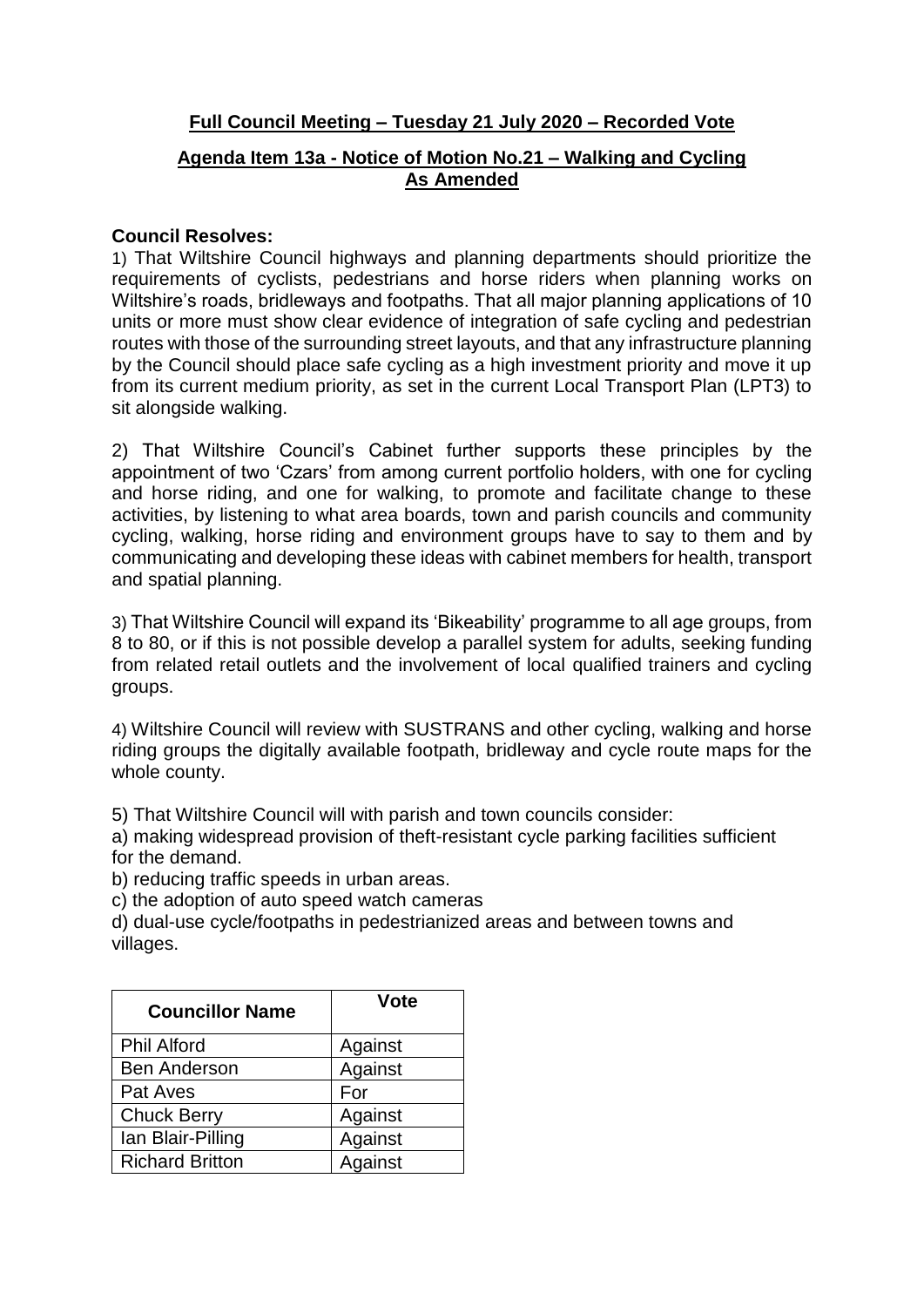| Derek Brown               | Against    |
|---------------------------|------------|
| <b>Andrew Bryant</b>      | For        |
| <b>Allison Bucknell</b>   | Against    |
| <b>Clare Cape</b>         | For        |
| <b>Trevor Carbin</b>      | For        |
| Mary Champion             | Non-voting |
| <b>Pauline Church</b>     | Against    |
| <b>Ernie Clark</b>        | For        |
| <b>Richard Clewer</b>     | Against    |
| <b>Mark Connolly</b>      | Against    |
| <b>Christine Crisp</b>    | Against    |
| <b>Anna Cuthbert</b>      | Non-voting |
| <b>Kevin Daley</b>        | Non-voting |
| <b>Brian Dalton</b>       | For        |
| <b>Jane Davies</b>        | Against    |
| <b>Andrew Davis</b>       | Against    |
| <b>Matthew Dean</b>       | Apologies  |
| <b>Tony Deane</b>         | Against    |
| <b>Christopher Devine</b> | For        |
| <b>Stewart Dobson</b>     | Non-voting |
| <b>Bill Douglas</b>       | For        |
| <b>Mary Douglas</b>       | Against    |
| Peter Evans               | Against    |
| Sue Evans                 | Against    |
| Nick Fogg                 | Apologies  |
| <b>Peter Fuller</b>       | Against    |
| <b>Richard Gamble</b>     | Abstain    |
| Sarah Gibson              | For        |
| <b>Gavin Grant</b>        | For        |
| <b>Jose Green</b>         | Against    |
| <b>Howard Greenman</b>    | Against    |
| <b>Mollie Groom</b>       | Non-voting |
| David Halik               | Against    |
| <b>Russell Hawker</b>     | Against    |
| Ross Henning              | For        |
| <b>Mike Hewitt</b>        | Against    |
| Alan Hill                 | Against    |
| Sven Hocking              | Against    |
| <b>Nick Holder</b>        | Non-voting |
| <b>Ruth Hopkinson</b>     | For        |
| <b>Atiqul Hoque</b>       | Against    |
| Jon Hubbard               | For        |
| <b>Chris Hurst</b>        | For        |
| <b>Peter Hutton</b>       | Against    |
| Hayley Illman             | For        |
| Tony Jackson              | Against    |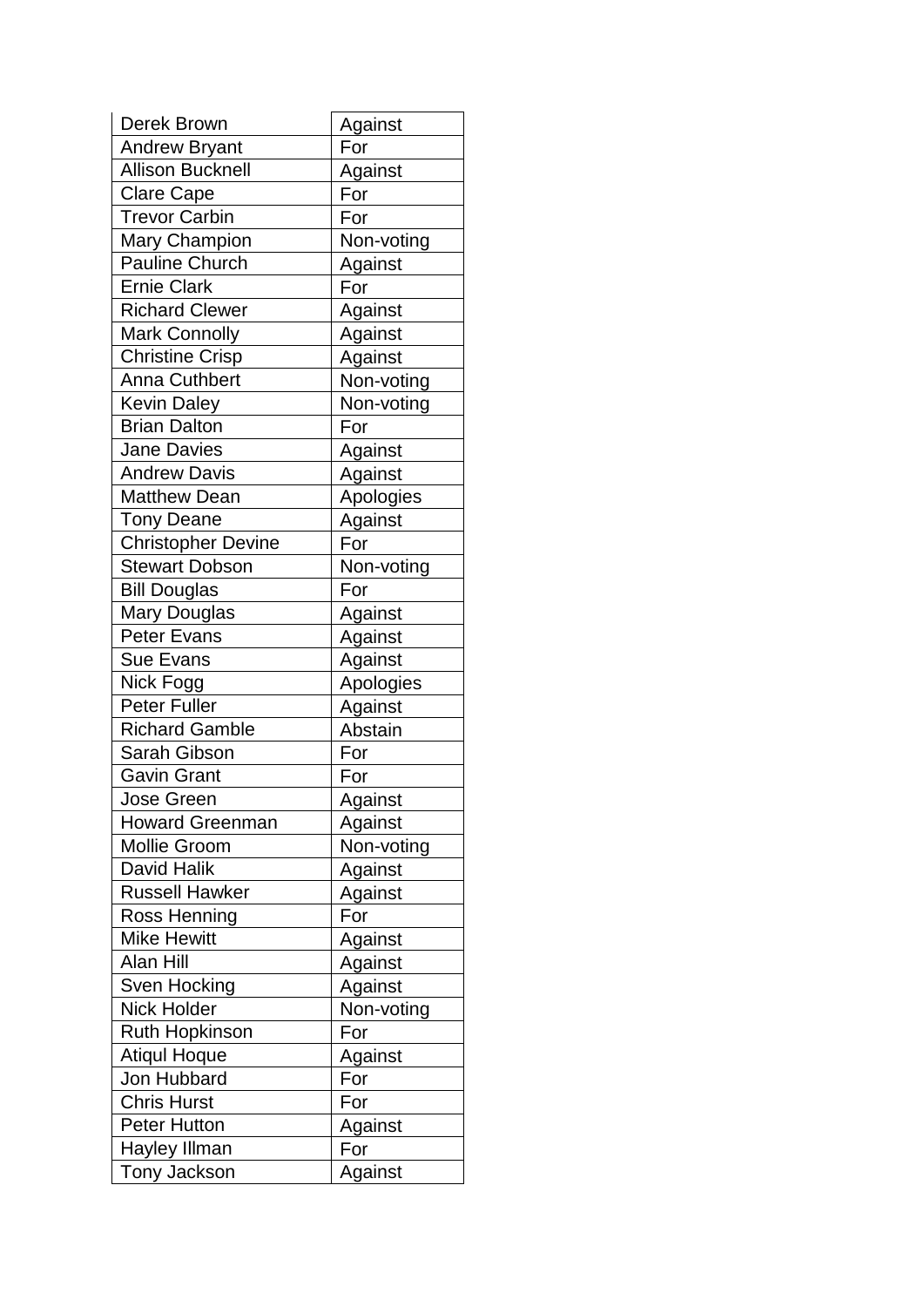| Simon Jacobs                | Non-voting |
|-----------------------------|------------|
| George Jeans                | For        |
| <b>Bob Jones</b>            | For        |
| Johnny Kidney               | Absent     |
| <b>Carole King</b>          | For        |
| <b>Gordon King</b>          | For        |
| <b>Edward Kirk</b>          | Against    |
| <b>Jerry Kunkler</b>        | Against    |
| Jacqui Lay                  | Against    |
| Jim Lynch                   | For        |
| <b>Brian Mathew</b>         | For        |
| Laura Mayes                 | Against    |
| Ian McLennan                | For        |
| <b>Nick Murry</b>           | For        |
| <b>Christopher Newbury</b>  | Against    |
| <b>Ashley O'Neill</b>       | Against    |
| Paul Oatway                 | Against    |
| <b>Steve Oldrieve</b>       | For        |
| <b>Stewart Palmen</b>       | For        |
| <b>Andy Phillips</b>        | Apologies  |
| <b>Horace Prickett</b>      | Against    |
| Leo Randall                 | Against    |
| Fleur de Rhe Philipe        | Against    |
| Pip Ridout                  | Against    |
| <b>Ricky Rogers</b>         | For        |
| <b>Tom Rounds</b>           | Against    |
| Jonathon Seed               | Against    |
| James Sheppard              | Abstain    |
| John Smale                  | For        |
| <b>Toby Sturgis</b>         | Against    |
| <b>Melody Thompson</b>      | Non-voting |
| John Thomson                | Against    |
| lan Thorn                   | For        |
| Jo Trigg                    | For        |
| Tony Trotman                | Against    |
| John Walsh                  | For        |
| <b>Bridget Wayman</b>       | Against    |
| <b>Fred Westmoreland</b>    | Against    |
| <b>Philip Whalley</b>       | Against    |
| <b>Stuart Wheeler</b>       | Against    |
| <b>Philip Whitehead</b>     | Against    |
| <b>Suzanne Wickham</b>      | Against    |
| <b>Christopher Williams</b> | Against    |
| <b>Graham Wright</b>        | For        |
| <b>Robert Yuill</b>         | Against    |